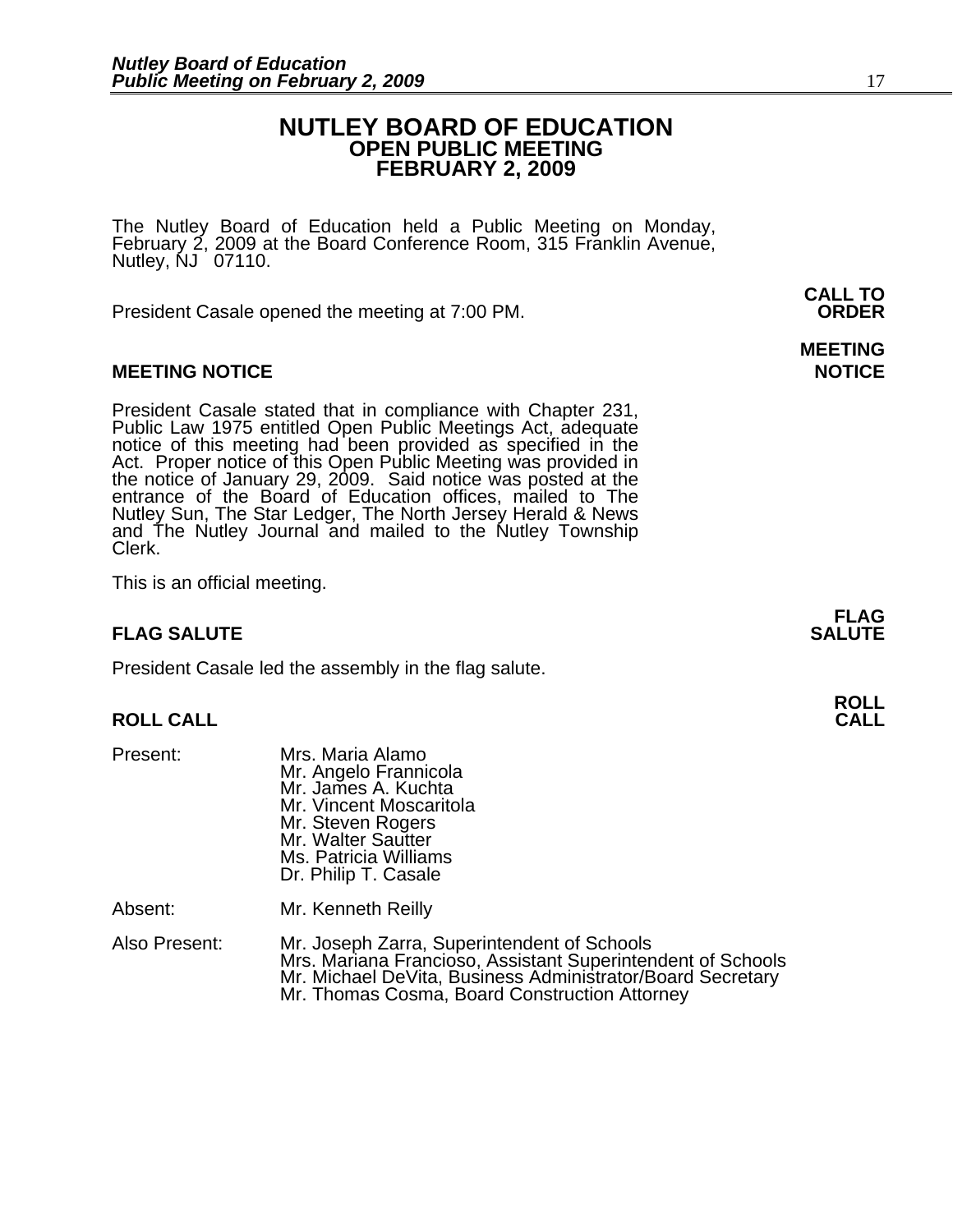#### **MOTION TO ADJOURN TO EXECUTIVE SESSION**

At 7:05 PM Trustee Alamo moved, and Trustee Kuchta seconded, the following resolution:

WHEREAS, the Board of Education will be discussing matters exempt from public discussion pursuant to N.J.S.A. 10:4-12,

NOW, THEREFORE, BE IT RESOLVED that the Board of Education recess to Closed Executive Session at this time to discuss the following:

> Construction Related Legal Issues Interview Architect Firms

BE IT FURTHER RESOLVED that the results of the discussions will be made public by inclusion on the agenda of a subsequent meeting of the Board of Education or when the reasons for discussing such matters in closed session no longer exist.

The motion was approved by voice vote.

#### **RECONVENE MEETING RECONVENE**

At 9:25 PM Trustee Kuchta moved, Trustee Moscaritola seconded, and the Board unanimously approved by voice vote a motion to reconvene the public meeting.

## **ROLL ROLL CALL CALL**

| Present: | Mrs. Maria Alamo<br>Mr. Angelo Frannicola<br>Mr. James A. Kuchta<br>Mr. Vincent Moscaritola<br>Mr. Steve Rogers<br>Mr. Walter Sautter<br>Ms. Patricia Williams<br>Dr. Philip T. Casale |
|----------|----------------------------------------------------------------------------------------------------------------------------------------------------------------------------------------|
| Absent:  | Mr. Kenneth Reilly                                                                                                                                                                     |

Also Present: Mr. Joseph Zarra, Superintendent of Schools Mrs. Mariana Francioso, Assistant Superintendent of Schools<br>Mr. Michael DeVita, Business Administrator/Board Secretary

# **EXECUTIVE**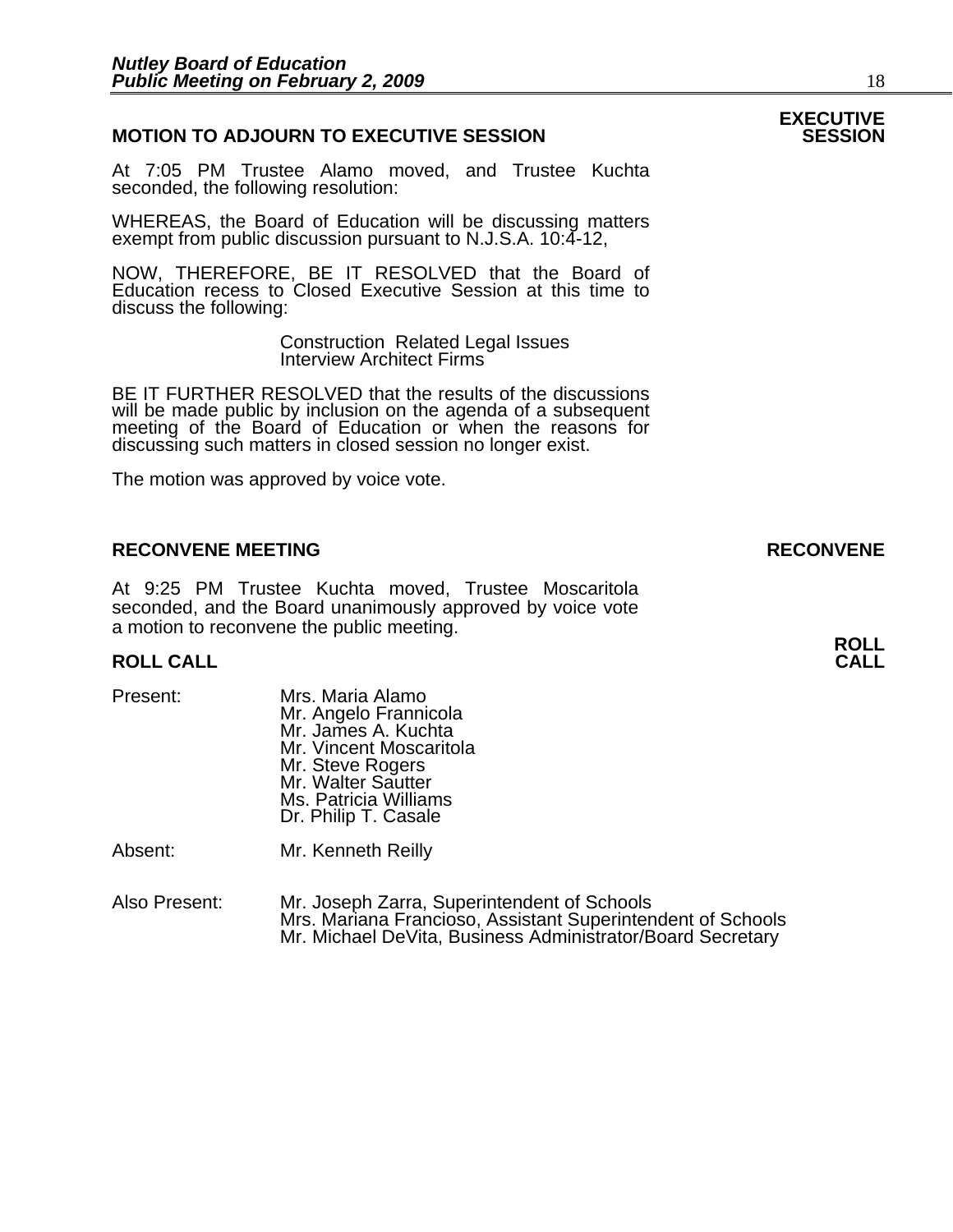### *RESOLUTIONS*

Trustee Sautter made a motion, and Trustee Rogers seconded to terminate DCM Architecture Inc. as Architect of Record for the Nutley Board of Education. Upon being put to a roll call the Nutley Board of Education. Upon being put to a roll call vote the resolution was approved with the following exception:

1. Trustee Kuchta voted "No".

#### **RECESS**

At 9:30 PM Trustee Kuchta moved, Trustee Williams seconded, and the Board unanimously approved by voice vote a motion to recess .

#### **RECONVENE MEETING**

At 9:54 PM Trustee Kuchta moved, Trustee Moscaritola seconded, and the Board unanimously approved by voice vote a motion to reconvene.

#### **MOTION TO ADJOURN TO EXECUTIVE SESSION**

At 9:55 PM Trustee Kuchta moved, and Trustee Rogers seconded, the following resolution:

WHEREAS, the Board of Education will be discussing matters exempt from public discussion pursuant to N.J.S.A. 10:4-12,

NOW, THEREFORE, BE IT RESOLVED that the Board of Education recess to Closed Executive Session at this time to discuss the following:

> Construction Related Legal Issues Interview Architect Firms

 BE IT FURTHER RESOLVED that the results of the discussions will be made public by inclusion on the agenda of a subsequent meeting of the Board of Education or when the reasons for discussing such matters in closed session no longer exist.

The motion was approved by voice vote.

# **EXECUTIVE**

 **RECONVENE** 

#### **TERMINATE DCM ARCHITECT**

**RECESS**